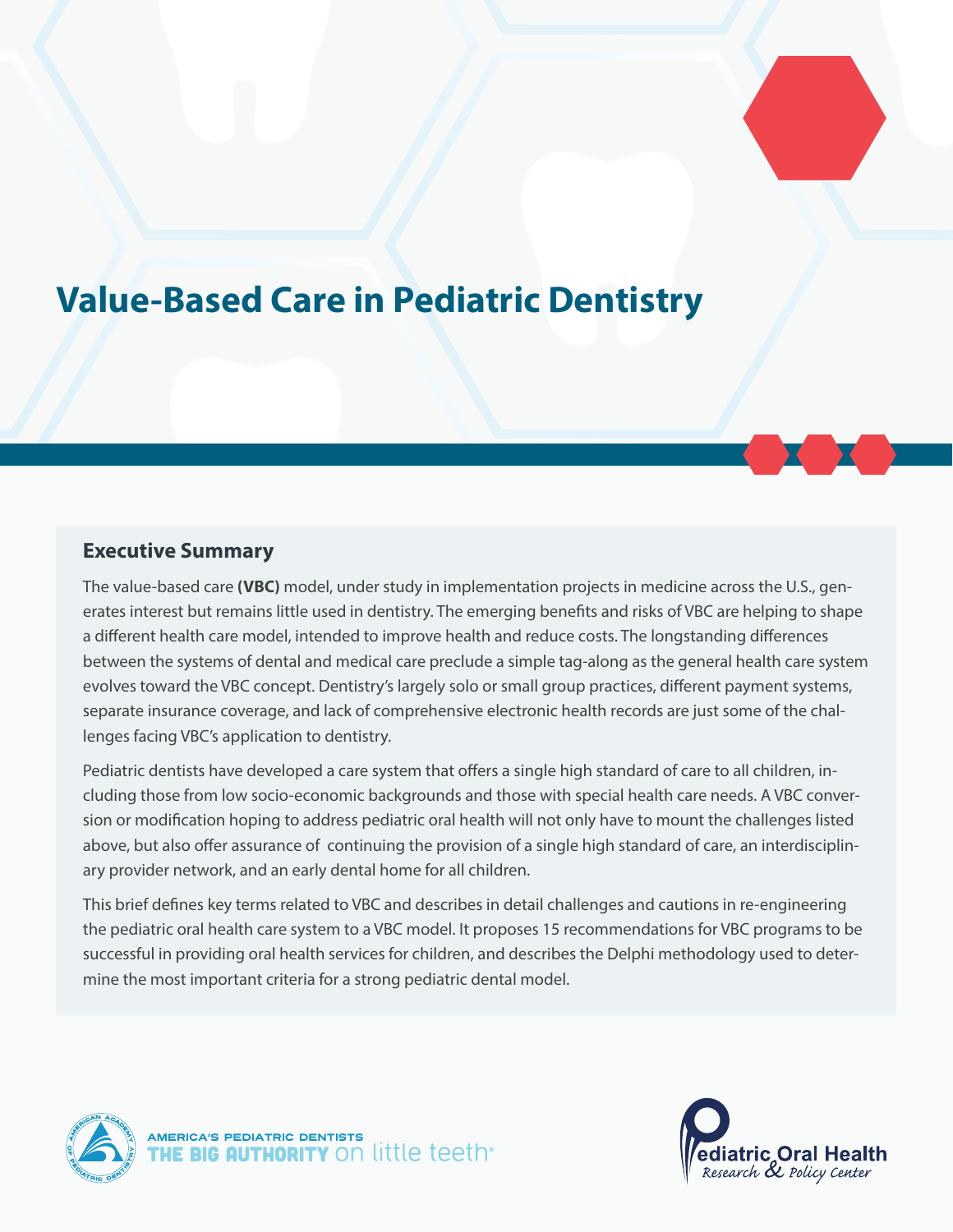# **Introduction**

For more than a decade, especially following the passage of the Patient Protection and Affordable Care Act, healthcare systems in the United States have experimented with the concept of value-based care **(VBC)**. VBC, with its many definitions and versions, attempts to change how care is delivered, and consequently how providers are reimbursed, away from the volume of procedures and toward value of procedures related to health and cost. VBC challenges the system, providers, and patients to change how health care delivery and health itself are perceived.

One way to think about the goal of VBC is that it incentivizes both providers and patients to maintain and support health, rather than merely to treat disease. This monumental shift is not easy! It requires changing decades of institutional memory and social norms to make VBC reasonable for patients, providers and payers alike. It also assumes that health care providers bear considerable responsibility for successful health outcomes, regardless of behavioral/compliance challenges with patients.

Recent evidence illustrates the difficulty in shifting major systems. Measuring change brought about by VBC highlights success and failures. Oral health care delivery is no exception. A variety of approaches have been proposed to introduce value into oral health care. Whether it's medical and dental integration efforts, care coordination pilots, community health worker examples, teledentistry, or something different, most oral health VBC pilots are limited by key logistical challenges.

# **Different Models Defined**

# **Fee-For-Service (FFS) Model**

Under the FFS model, an external source, such as Medicaid or private insurers, pays clinicians a set amount for each procedure; in this model, providers do not bear financial risks.<sup>1</sup> Proponents of this model point to the ways in which the FFS model grants financial stability to the provider who will have a general estimate of expected income. Critics of this model point to the fact that FFS prioritizes "quantity over quality" and can potentially place financial gains of the system (and the provider) over the well-being of the patient.

## **Capitation or Managed Care Model**

In the capitation model, providers are paid a set amount based on the number of individuals they agree to serve over a set period of time, rather than being paid for the number of services rendered. This means that a provider will be paid whether a patient actually requires care or not. For example, a dentist might be paid \$20 per month for every patient under age 5, \$15 per month for patients ages 5-12, and \$12 per month for patients 13 and older. Providers are typically paid by managed care organizations (MCOs); often, providers are incentivized to meet certain quality and cost targets, and penalized for failing to meet these targets. Critics of the capitation model claim that capitation incentivizes under-care; providers might be less willing to take on higher-risk patients because they might require increased care, for which the provider would not be reimbursed. Further, insurers' financial incentives skew toward a denial of services.

# **Value-Based Care (VBC) Model**

The VBC model attempts to address the "volume over value" problem created by FFS and the problematic ways in which capitation incentivizes under-care by paying providers based on the overall *quality* of care they provide, not the number of services rendered or the number of patients served.

According to the Centers for Medicare & Medicaid services **(CMS)**, value-based care has three goals: "better care for individuals, better health for populations, and lower cost." The value-based care model aims to provide quality care at a reduced cost, as well as to provide preventive, rather than restorative, care. $2$ Ultimately, preventive care will lower costs and improve patient health outcomes; in dentistry, numerous studies point to the reduced costs and better oral health of children whose first dental visit occurred before age four.<sup>3</sup>

There is a series of hybrid VBC-FFS-Capitation models, in which existing FFS models incorporate incentives for achieving quality metrics that promote value. However, definitions of what "value" means vary. Some define value as "quality divided by cost,"4,5 whereas others find this definition too subjective.<sup>6</sup> In this brief, we define value as improved quality care at a similar or reduced cost. In other words, VBC occurs when the patient's health improves, and at comparatively no additional cost to whomever is paying for the procedure (whether that be the patient, Medicaid or private insurance).

Proponents of the VBC model point to the ways in which it is theoretically beneficial to all stakeholders: patients receive higher quality care, payers cut costs, and providers can focus on care rather than worrying about financial repercussions. Supporters of VBC also claim that it is potentially less subject to abuse, as payments for providing quality care must be evidence-based.

There are some criticisms of the VBC model: For whom is the care of value? Are providers incentivized to provide higher quality care to patients, or for costing systems less money? Are system inequities being addressed or perpetuated? Are the needs of more challenging, medically compromised patients, who will likely require more frequent services, being met?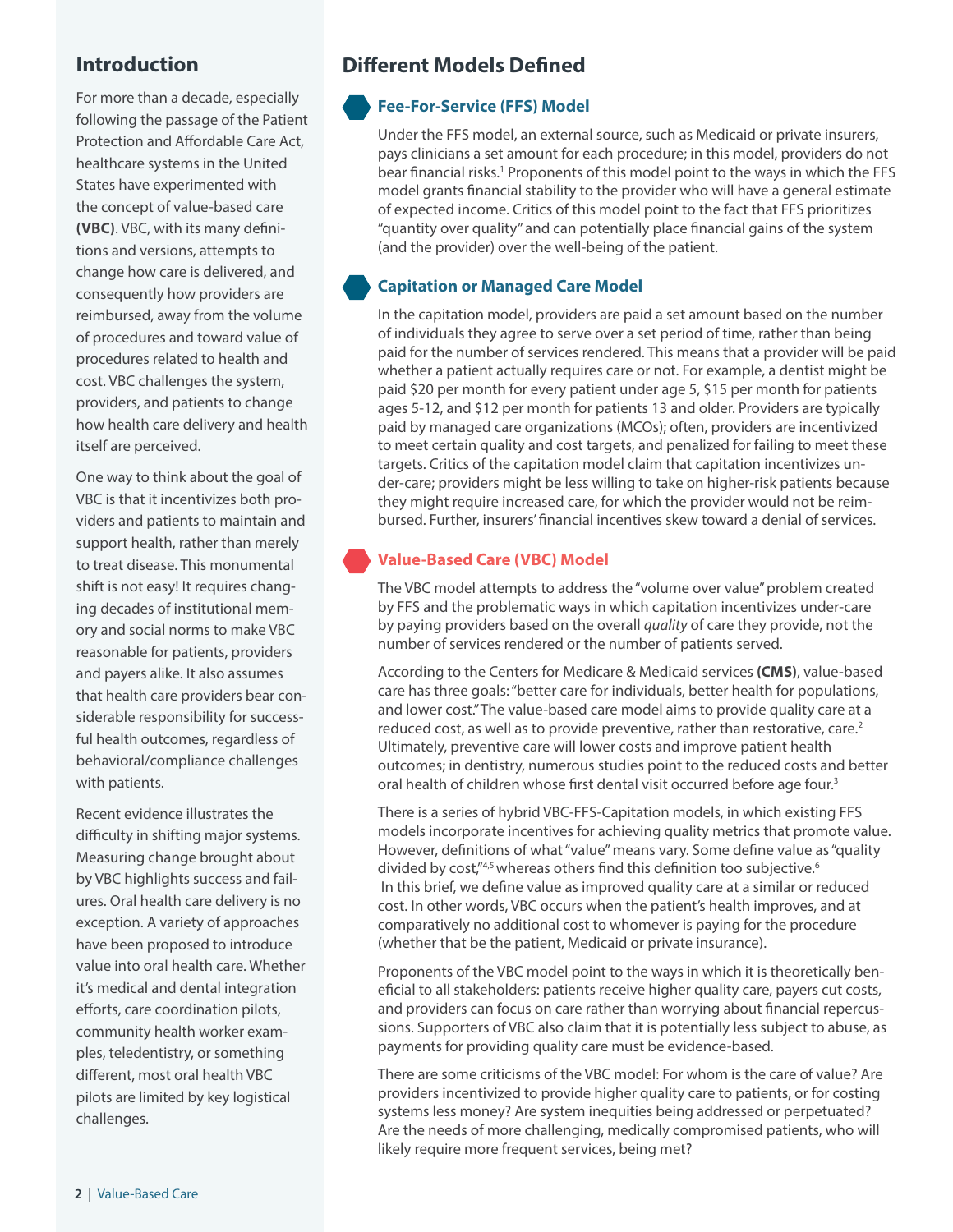# **The Challenges for VBC**

Pediatric oral health faces considerable challenges in developing and implementing a VBC system. Given pediatric dentistry's large populations of patients covered by public insurance and with special needs, a VBC approach must take into account the individual needs of these patients, their families and their environments.

Medicaid's Innovation Accelerator Program (part of the Children's Oral Health Initiative Value-Based Payment Program) provides examples of implementing VBC into pediatric dentistry in view of specific populations. In this program, CMS provided support to Michigan, New Hampshire, and Washington, D.C., over the course of two years to design VBC Oral Health programs.7 Each participating state had a different aim for its population. The District of Columbia aimed to increase preventive dental visits and improve case management and care coordination to ultimately decrease the number of Medicaid patient pediatric dental OR visits. In contrast, New Hampshire looked at delivery to care by expanding preventive pediatric dental practices to its local sites serving Women, Infants, and Children **(WIC)** programs. Michigan's objective was to improve preventive care among its Medicaid patients in the Healthy Kids Dental Program. While preliminary results await analysis, participants noted the difficulty of changing "a paradigm of care," the importance of stakeholders collectively agreeing to the quality measures, and the fact that any implementation will be an "iterative process that requires consistent evaluation."8

**STARRA** 

The field of dentistry faces challenges that differ from those in the medical VBC model, including distinctions in care delivery and poorly integrated software systems. However, VBC presents potential opportunities to positively change pediatric dentistry for both the provider and the patient, including ensuring high quality care for patients and remunerating providers for the quality of care they provide. VBC should incentivize dentists to provide a single standard of quality care to all child populations.

## **Challenge 1. Measuring Value**

Many, if not all, of the developed value measures lack input from diagnostic or clinical data sources, meaning that payers, rather than providers, determine what constitutes quality care.<sup>9,10</sup> The major limitation in these measures is that they speak more to program operations than population health. The Dental Quality Alliance **(DQA)**, which develops performance and quality measures for oral health care delivery, has made great progress creating measures for payers to evaluate their programs using administrative and claims data. Frequently, these measures are simple calculations based on service utilization.11 DQA measures can serve as a starting point for evaluating a VBC program, but more precise and focused measures, tailored to populations and subsystems, will be needed to adequately assess success of any VBC initiative immediately and over time.

# **Challenge 2. Measuring Quality**

Another potential issue with the VBC model is the way quality is assessed. For example, the CMS evaluated quality medical care by noting the number of readmissions rates for patients with heart failure, acute myocardial infarction, and pneumonia. Hospitals below the average readmissions rate were incentivized with a bonus, while those above the average readmissions rate were penalized with a fine. Studies found that safety-net hospitals were consistently more penalized than non-safety-net hospitals.<sup>12</sup> This is particularly troubling given that safety-net hospitals serve those most in need, for whom there are a variety of social determinants of health that could impact readmissions rate. In other words, readmission is not necessarily indicative of poor quality care, and payments can potentially be based on factors outside of the provider's control.

In pediatric dentistry, with close to 100 percent of providers seeing children with special health care needs, and with over two-thirds treating children covered by Medicaid, a similar conundrum exists.<sup>13</sup> Individualized, patient-centered care, tailored to manage chronic oral disease, restore function, and combat ongoing negative societal influences, often does not fit a data-driven model based on a less-affected population. For example, children at high risk for ECC may require more frequent dental visits than children with good overall oral health. How to fit the VBC model to pediatric dentistry's diverse population will be challenging, especially as the epidemic of early childhood caries persists.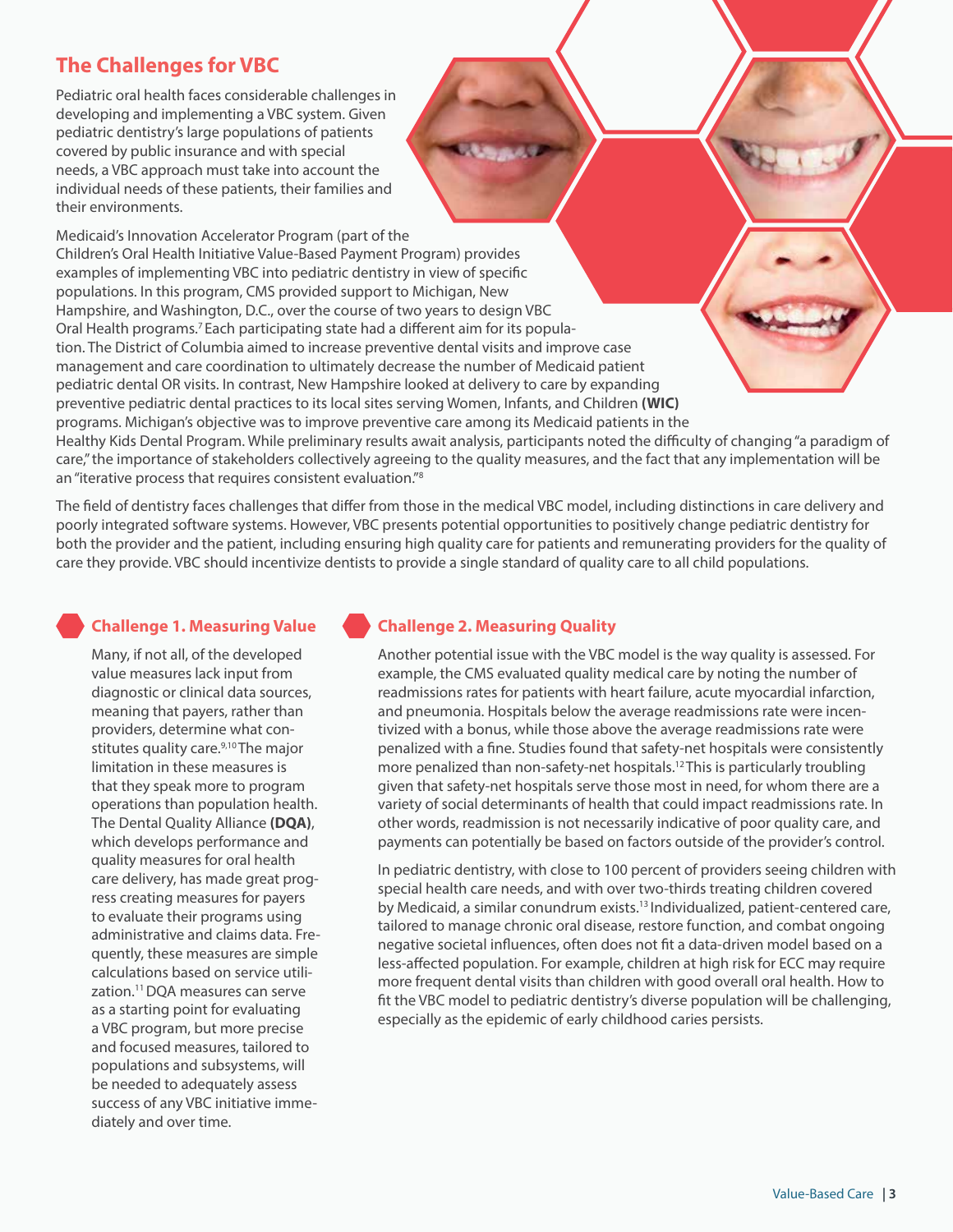#### **Challenge 3. Integrating Medical and Dental Systems**

In the United States, the overall health care system has evolved differently from the oral health care system.<sup>14,15</sup>

Medical and dental care operate under different models of insurance, care delivery and reimbursement. Medical insurance is designed as "true" insurance; it is expected to prevent catastrophic losses in the event of significant medical disease. Dental insurance is designed primarily as a pre-paid benefit plan; new dental disease would rarely lead to catastrophic loss. In the case of an oral health condition that threatens overall health, the back-up coverage to prevent catastrophic loss is generally under a medical rather than a dental insurance plan.

Fee-for-service **(FFS)** payments have been the predominant reimbursement mechanism in dentistry for decades. This reimbursement is tied to Current Dental Terminology **(CDT)** codes. These codes are updated and/or revised annually, and they are mostly tooth, surface and material specific. Dentistry as a profession is made up of largely solo and small group practitioners,  $16,17$  so shifting away from the FFS model is a significant communication and logistical hurdle for VBC pilots to clear.

Most dentists work in smaller independently-owned practices. The average primary care medical practice has more than 10 physicians, and many have hospital affiliations.18 The majority of dental practices are independent, single-doctor practices,<sup>16</sup> though this percentage is shrinking as small group practices become more common.

In terms of care delivery, primary medical care frequently involves in-depth interviewing, history-taking, and preventive counseling delivered by a combination of physicians, physician assistants, nurse practitioners, and nurses. Dental care, on the other hand, is largely a surgical profession. Although prevention has been the watchword of dentistry for over half a century, preventive procedures are frequently delegated to dental hygienists or dental assistants. This suggests that integrating VBC into the dental practice will necessarily look different than in the medical care delivery model that comprises large systems more adaptable to VBC concepts.

The widespread lack of integrated medical and dental records creates difficulties in value measurement and medical/dental care coordination. Progress has been made in integrated medical/dental record systems. For example, a program showing signs of promise is the American Dental Association's Dental Experience and Research Exchange program, which could standardize quality assurance and potentially facilitate VBC-related actions. Having integrated records or developing standardized protocols for data-sharing could improve quality measurement<sup>2,3</sup> and subsequently facilitate the implementation of VBC. Unfortunately, these types of programs are still cost prohibitive for many private and community-based dental practices.



## **Challenge 4. Addressing Oral Health Disparities**

Racial, income, geographic, and insurance-based oral health disparities<sup>19,20,21</sup> present both pragmatic and ethical questions for VBC initiatives. Measuring performance among providers who care for children facing these disparities may widen gaps in access and in health. Performance measures and incentives must sufficiently acknowledge the existence of oral health disparities, so as not to perpetuate disparities or penalize practitioners who serve high-needs patients.

Dental caries has affected nearly 40 percent of America's children for decades.22 Marginal gains have been made in reducing untreated disease, but the overall disease remains highly prevalent.<sup>21</sup> The glacial pace of change in disease burden should temper optimism and plans for VBC initiatives. A risk for children's oral health in the pursuit of a VBC-system lies in using untested outcomes versus outcomes established by professional organizations through study over time. For example, silver diamine fluoride **(SDF)** offers an additional weapon against dental caries, but does not restore the damage done by tooth decay. Using SDF application as an outcome equivalent to traditional restorative care, without rigorous and validation of its role, could be detrimental to children. Similarly, adoption of only surgical elimination of caries by extraction under general anesthesia, as is the approach in some European countries, ignores the role of function, occlusal guidance and contributing factors that perpetuate disease.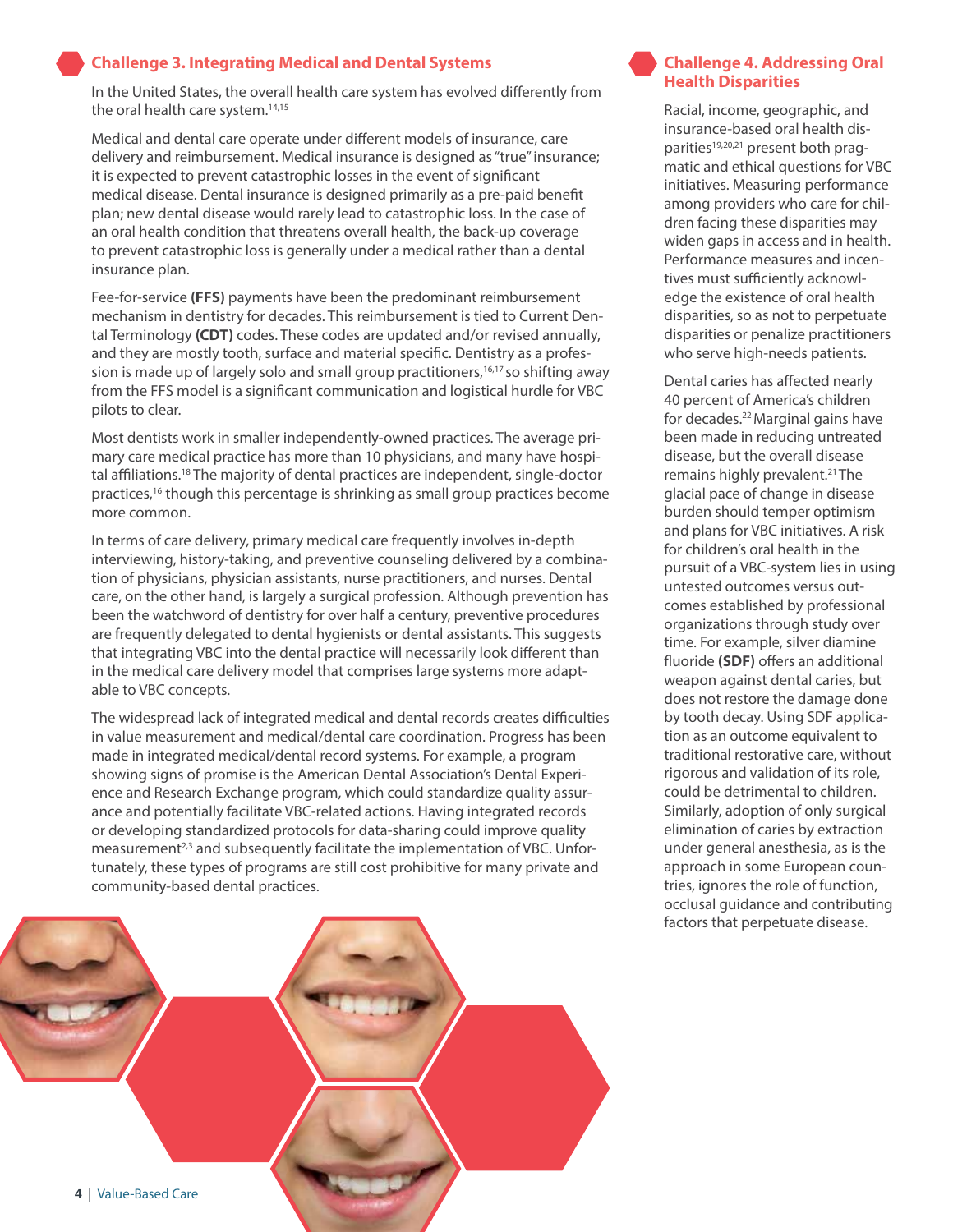# **Our Basis for Recommendations**

The AAPD Pediatric Oral Health Research and Policy Center applied the Delphi technique with a panel of clinical, academic, and dental public health experts to develop a set of recommendations for implementing value-based care to improve pediatric oral health. (The Delphi technique is a qualitative research method designed to obtain the most reliable consensus of expert opinion. The technique is based on several rounds of questions posed to a set of experts on a particular issue. Each round builds on previous findings, allowing participants to reflect on the views of others and develop a consensus decision.)

Interested participants were selected based on any or all of the following: experience with managed care, exposure to or participation in value-based care, leadership in oral health infrastructure such as Medicaid or the payer industry, and training in public health and population concepts The Delphi questions were based on existing theories and examples in medicine, and the findings were synthesized thematically.

The Delphi findings were correlated and a draft compiled and reviewed with input from the convened experts and a final draft reviewed by leadership and approved for distribution. (See Delphi table on Pages 14. and 15)

# **15 Recommendations**

The successful application of VBC to pediatric dentistry requires attention to the dependent role of children and importance of families, scientific validity, recognition of health inequities, and realistic expectations in the midst of a caries epidemic.

A VBC approach to pediatric oral health should move care closer to the Triple Aim: higher quality of care, improved population health, and reduced health care costs.<sup>23,24</sup> For example, higher quality of care may mean timely dental visits without administrative delays and having more children screened, referred, and treated for dental disease who otherwise might not have access to dental care. Improved population health may include keeping children free from disease or minimizing the progression of existing disease through self-management. Achieving both of these aims would extend to lower per capita costs for dental care in the long term.

## **Recognize the difference 1 2between medicine and dentistry.**

New VBC programs and systems must account for the differences between medicine and dentistry. The way care is delivered is different. How insurance operates is different. How providers are reimbursed is different. Thus, VBC programs cannot be directly translated or applied from medicine to dentistry.

Dentistry remains a loosely connected network of individual or small group practices with little functional ability to share data. Individual providers in dentistry do not have the same resources as medical health care systems to meet the requirements of VBC. Medicaid, with its low reimbursement rates, funds dental services for one third of patients in a typical pediatric dental practice. These structural limitations will affect adoption of VBC.

## **Protect the freedom of choice of providers for patient families.**

A patient or family's ability to select their own provider is imperative. This requires networks of accessible participating providers, including both general and pediatric dentists. It is also essential that pilots and systems transcend the different settings where clinical care is provided, including academic institutions, federally qualified health centers, hospitals and private practices. Each venue serves different missions and visions, which can make adapting VBC to different venues challenging. A VBC process that forces families into a care system poorly suited to their needs is not in the best interests of children. For example, a family with a special needs child may need the expertise of a pediatric dentist. Especially for private practices, the various combinations of payer mix (publicly insured *versus* privately insured *versus* no insurance) ultimately may determine whether the provider participates in a VBC program. In states with Medicaid managed care systems, variable policies by dental administrators and selective participation by dentists can alter access to optimal providers and services, making VBC unworkable. The oral health of children will suffer if VBC programs fail to encourage dentists representing a wide spectrum of skills and venues to participate.

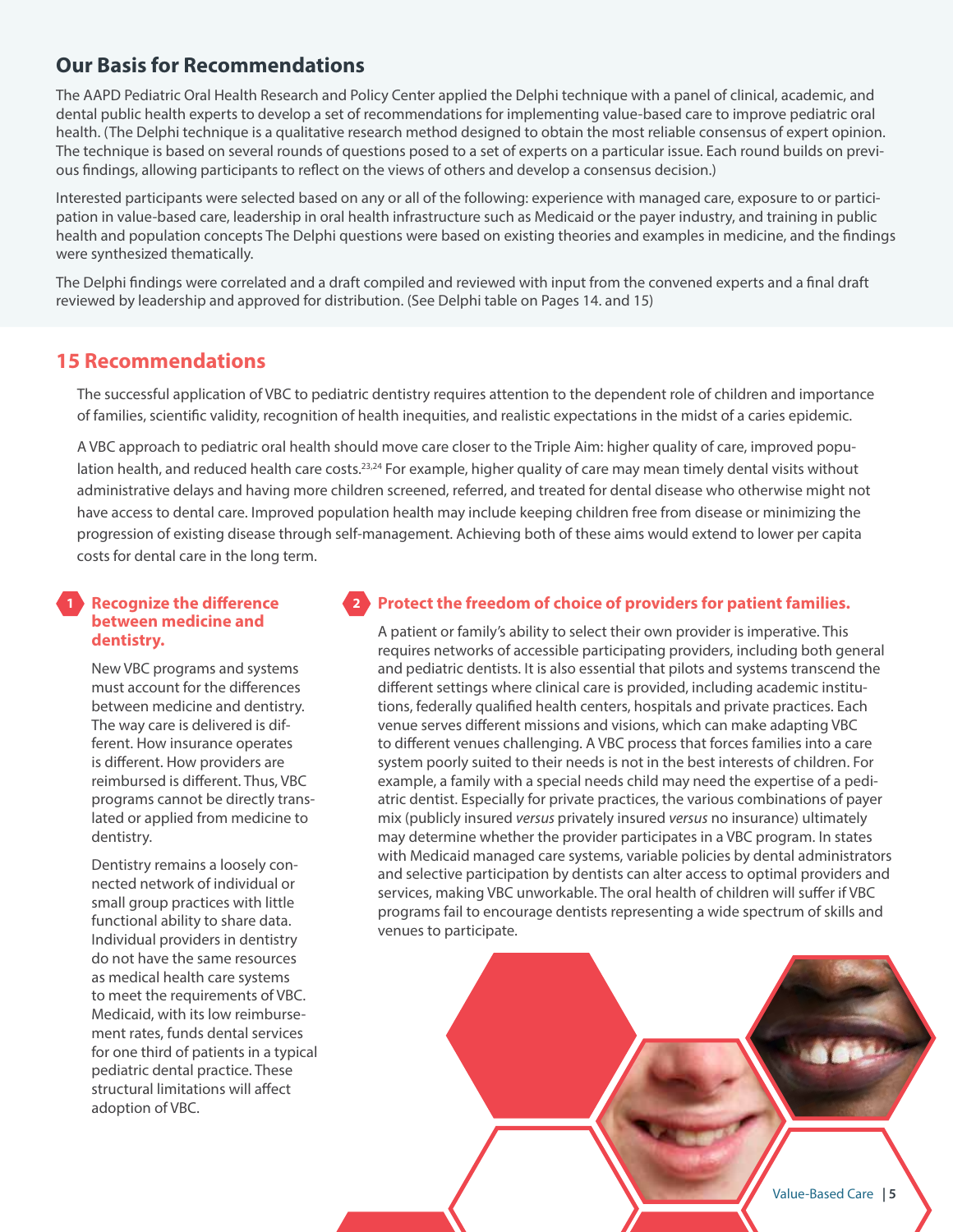#### **Work effectively with the current fee-for-service system. 3**

The current dental care system is based almost completely on fee-for-service **(FFS)**. A major obstacle to VBC initiatives will be overcoming this established custom of the dental care system.

Different payment mechanisms have been proposed for VBC in oral health.<sup>25</sup> Most mechanisms are rooted in the current FFS system. One option lowers the FFS base, but adds an incentive payment associated with how the provider performs against defined and agreed-upon quality measures. For example, CMS developed a series of hybrid models hoping to incentivize providers and healthcare organizations to adopt a value-based approach. One such model is the FFS model with some reimbursements based on value. This model continues to pay providers based on the number of services rendered, but provides incentives for reporting data, making changes to infrastructure, and for quality performance.<sup>26</sup> In a medical version of this model, physicians might report the number of child patients receiving fluoride varnish in a particular month. The physicians would get small incentives for reaching and exceeding benchmark goals. Alternatively, reimbursements under this model might include updating office infrastructure, such as incorporating electronic medical records, which would ultimately lead to more efficient and effective care.

An alternative closer to true value-based payment involves shared savings and shared risk if savings are not realized. In these arrangements, providers are paid a FFS base, and if they can prove they reduced expenses associated with care, they get a proportioned bonus based on the saved amount. Providers can either earn back a small proportion of the savings (upside shared savings) or earn back a larger portion of the savings, but be liable to penalties if they do not meet certain targets (upside shared savings and downside risk). In this model, providers are incentivized to lower costs by earning back a portion of the "savings they generated."25

When providers engage in the upside shared savings and downside risk model, providers owe payers if they do not meet certain targets. However, the incentive the provider receives in this model for reaching certain quality targets is higher than that of the upside-only model. Penalty-driven models may work in medical care due to dependence of systems on governmental reimbursement. In dental care, the effectiveness of penalties among independent providers remains to be demonstrated. A penalty-driven VBC model might actually have a negative effect on willingness to care for patients in this type of system. Since much dental disease is preventable with appropriate at-home preventive measures, dentists may question their responsibility for parents/guardians not following recommended oral health regimens.



#### **Engage pediatric dental specialists in program design and assessment.**

**4**

A health system is most likely to be successful when providers on the front lines of patient care have a strong voice in its development. In particular, pediatric dentists provide care to children with the highest risk and most severe dental disease. Children fitting these two categories are precisely the ones a VBC program or system should be designed to benefit most to reduce oral health disparities. Thus, engaging pediatric dental specialists in the design and assessment of VBC programs or systems is essential. One example of VBC integration into pediatric dentistry is its implementation at D4C Dental Brands, a pediatric dental and orthodontic network. In an effort to increase quality of care, the network designed agreed-upon quality measures and infrastructure to support data sharing. It also included education for its providers on recent clinical research. It saw a five percent decrease in pulpotomies, one of its original quality measure goals, in large part due to the fact that the quality measures were designed by pediatric dentists and orthodontists, as well as its data-sharing and education initiatives.<sup>27</sup>

#### **Build program development upon a broad base of partnerships. 5**

Stakeholders are key to the design of alternative payment mechanisms and successful implementation of new VBC programs.<sup>24</sup> Patients or their advocates, providers, payers, and the general public must buy in for VBC to be successful. State regulations and local politics may impose tangible and intangible limitations for what kind of VBC programs can be implemented. For example, school-based dental care, independent dental hygiene practice, and integration of medical and dental care may have unanticipated influences on viable VBC models.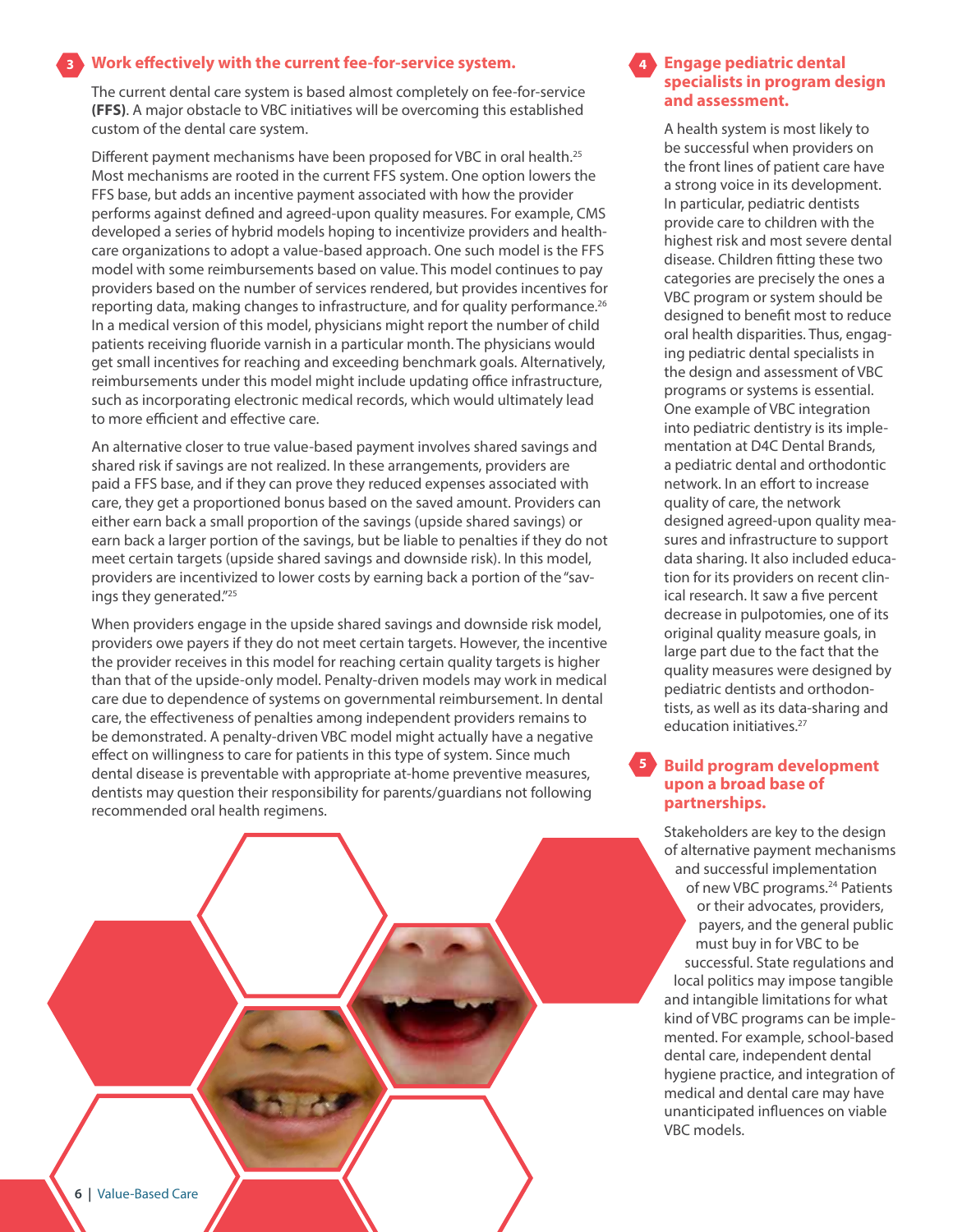#### **Provide strong support for record systems and integration of information. 6**

Record systems and information technology support are needed for VBC to be successful.<sup>33</sup> For example, a study through the AAPD Research and Policy Center showed that information from medical records can facilitate the identification of children at high risk for dental disease during oral health screenings by pediatric medical providers.<sup>28</sup>

An example of the successful integration of records systems is The Pediatric Care Network at Children's Hospital Colorado. It has implemented a VBC system that prioritizes data sharing and reimburses providers for providing quality care. Over a one-year period, the Network lowered costs by four percent and met six quality measures defined by Cigna, earning it high-quality scorecards from several insurance companies. The success of this pediatric network offers potential structures to be adopted in pediatric dentistry implementation of VBC.<sup>29</sup>

Currently, dental records lack interoperability with external systems, such as medical records or health information exchanges. This communication shortage can compromise how quality is measured for participating practices. In contrast, many medical practices use software programs that allow for communication across the provider network and with patients and hospital systems.





#### **Tie incentives to metrics that reward providers for improved patient outcomes. 7**

By altering which measures or populations are weighted more heavily in incentive payments, payers can reward provider performance based on overall program goals. Baseline metrics tied to incentives should reward providers for achieving and improving patient outcomes. The metrics for providers and beneficiaries should be calculated so that providers can be measured against themselves and against other providers. Continuous improvement and outcomes exceeding baseline targets should be rewarded. Further, non-financial incentives can be included in VBC programs. For example, providers who exceed their baseline metrics could be rewarded with more assigned beneficiaries as capacity allows.<sup>26</sup>

#### **Offer incentives strategically targeted to quality and cost. 8**

Incentives should be large enough to alter provider services directly related to increased quality of care and decreased cost of care. Targeted services might include disease management to mitigate risk and prevent disease progression, care coordination for timely referrals and treatment, or nutritional counseling that can be measured by changes in patient behaviors. Additionally, incentives should be directed as much at the high baseline performers as low baseline performers.32 Without an enticing incentive, improvements in pediatric oral health outcomes may be difficult to achieve in a VBC model.

#### **Base incentives more on higher value than lower costs. 9**

Value occurs when health is optimized.<sup>33,34</sup> Thus, improvements in care delivery and oral health outcomes must drive VBC planning. Across all incentive structures payers and providers should recognize that value means more than simply reducing costs. Within the VBC medical model, providers can be penalized for failing to meet certain quality- or cost-related targets. In some cases, providers have to pay back the incentive they receive. This model will not work in dentistry and will likely cause provider attrition. Additionally, under a VBC model for dentistry, payers should consider that VBC incentives will not sufficiently compensate for low fees if dentists must use them to allocate resources towards procedures with which they disagree, such as incentivizing SDF versus treating severe caries in a hospital environment. Finally, in the case of pediatric dentists serving a diverse child population, the devotion of practice resources to case management must be considered in any VBC model application.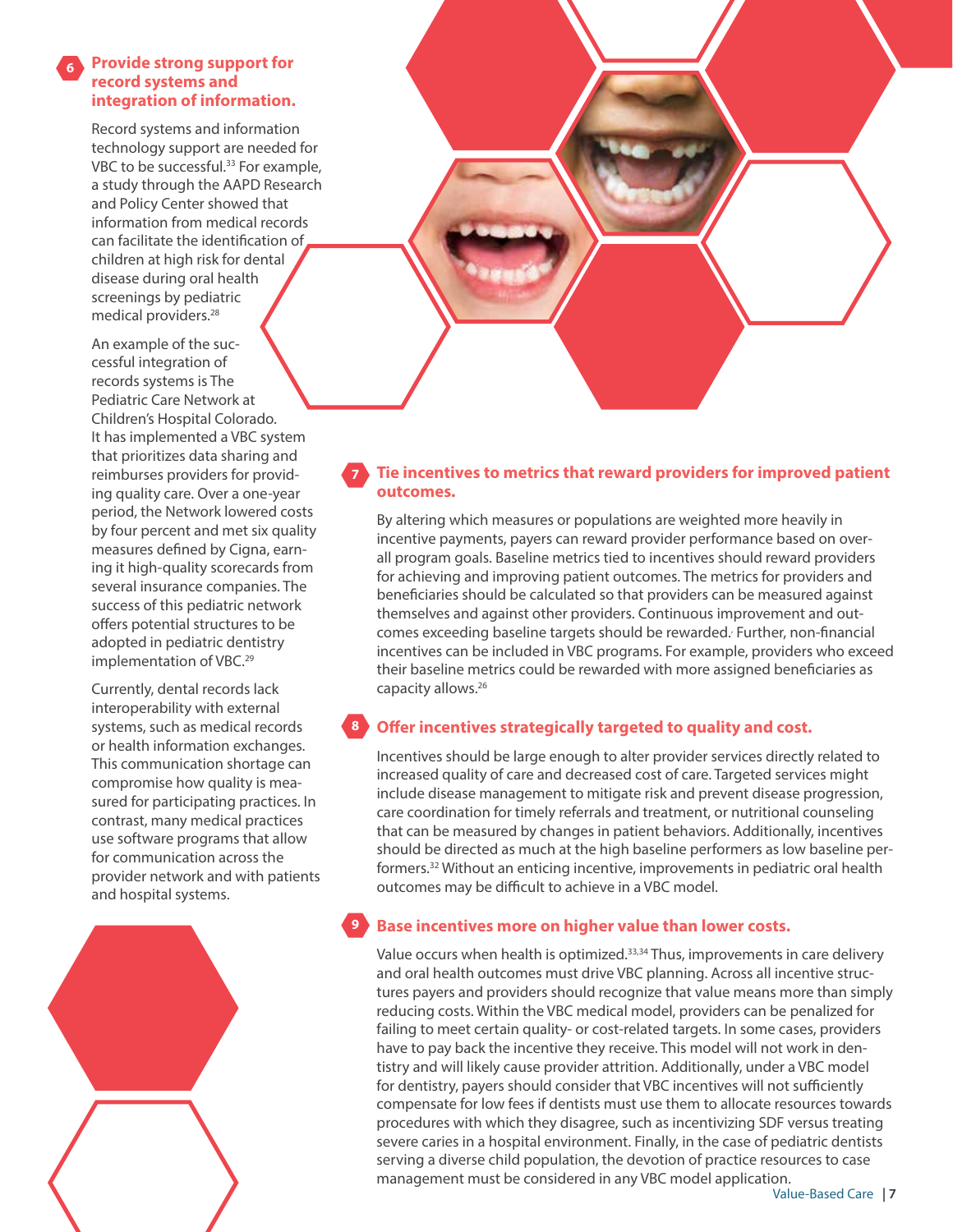#### **Support a Dental Home for all children. 10 12**

Preventing disease and maintaining health should be primary targets of VBC and incentive strategies. The dental home concept, mirroring the medical home concept, provides a framework for prevention and intervention within the context of the doctor-patient relationship.<sup>35,36</sup> The dental home is more than a usual source of care; it is a comprehensive, coordinated, and continuously accessible relationship that provides care in family-centered and culturally sensitive ways. Evidence supporting the value of a dental home is positive, showing that early preventive dental visits, including the age one visit, may result in fewer disease-related treatments.<sup>14,37,38</sup>

Not only does a dental home offer prevention and treatment – and a place for families to call in the face of dental emergencies – but additional services for overall health. For example, nutritional and hygiene counseling are key components of anticipatory guidance. In addition, a referral may be necessary to facilitate or complete treatment.

Care coordination holds potential to help patients navigate referrals between generalists and specialists,<sup>39</sup> and improve access to care for children with special health care needs. Although pediatric and other dentists perform case management services in varying degrees, case management CDT codes are new, seldom utilized and not reimbursed in most cases.<sup>40</sup> A VBC-payment system will face obstacles without attention to adequate consideration of case management strategies, compensation for those services, and integration into data- and clinical care-record-keeping. The limited engagement of the general dental community in case management is an opportunity and a challenge to increase their participation in care of low-access communities. Within a health neighborhood,<sup>41</sup> dentists and medical colleagues can partner to improve outcomes, especially in areas or situations where access to care is difficult. As one example, fluoride varnish application in medical settings continues to be recommended by the U.S. Preventive Services Task Force,<sup>42</sup> particularly in areas with poor access to dental care. Here, too, care coordination has potential to improve patient outcomes.<sup>35,43</sup>

#### **Ensure prevention performance metrics and incentives do not compromise restorative care. 11**

Even though prevention may be the primary target of VBC, restorative care and disease treatment are equally important. Restorative care should be provided when it is available, desirable by the patient/family and dentist, delivered safely, supported by evidence, and/or indicated by disease progression.<sup>1</sup>

Effort must be taken to avoid creating dual standards of care – cheaper shortterm solutions for some children and more effective long-term solutions for others. For example, a large filling may protect a child's decayed tooth for the time being, but a crown may offer protection for the life of the tooth. Moreover, any metrics must be sensitive to historic and systemic barriers to care that, day by day, prohibit families from seeking or receiving needed care. VBC should allow patient-centered care to address an individual's specific needs, while also improving population oral health.



VBC programs should be grounded in transparency, especially as different incentive structures are implemented and performance measures are refined. In VBC, financial risk for the care provided must be shared by different stakeholders. How this risk is shared or assigned - who carries the risk and how much - should be easily identified, since this can have an impact on performance or outcomes.32

The process for evaluating performance, as well as how incentives will be distributed, must be clear to all stakeholders.44 Patients, providers, and payers all have a stake in patient outcomes. Thus, the success of strategies, procedures and the performance of providers must be apparent to consumers.

Two important components of transparency for providers in the current system should translate into VBC. One is centralized credentialing, which has long been recommended to increase provider participation in Medicaid programs.35 For example, the ADA Credentialing Service, provided through CAQH ProView, helps dental professionals maintain and share their credentials with multiple dental plans.<sup>45</sup>

The second is the practice of fair, peer-reviewed auditing based on currently accepted clinical guidelines. The importance of peer-topeer review (i.e., specialist to specialist) using current best practices becomes even more important if provider performance is being measured and incentivized in VBC.

Optional provider training through local dental societies can give providers and payers transparent opportunities to learn from each other about how VBC can build on the existing system.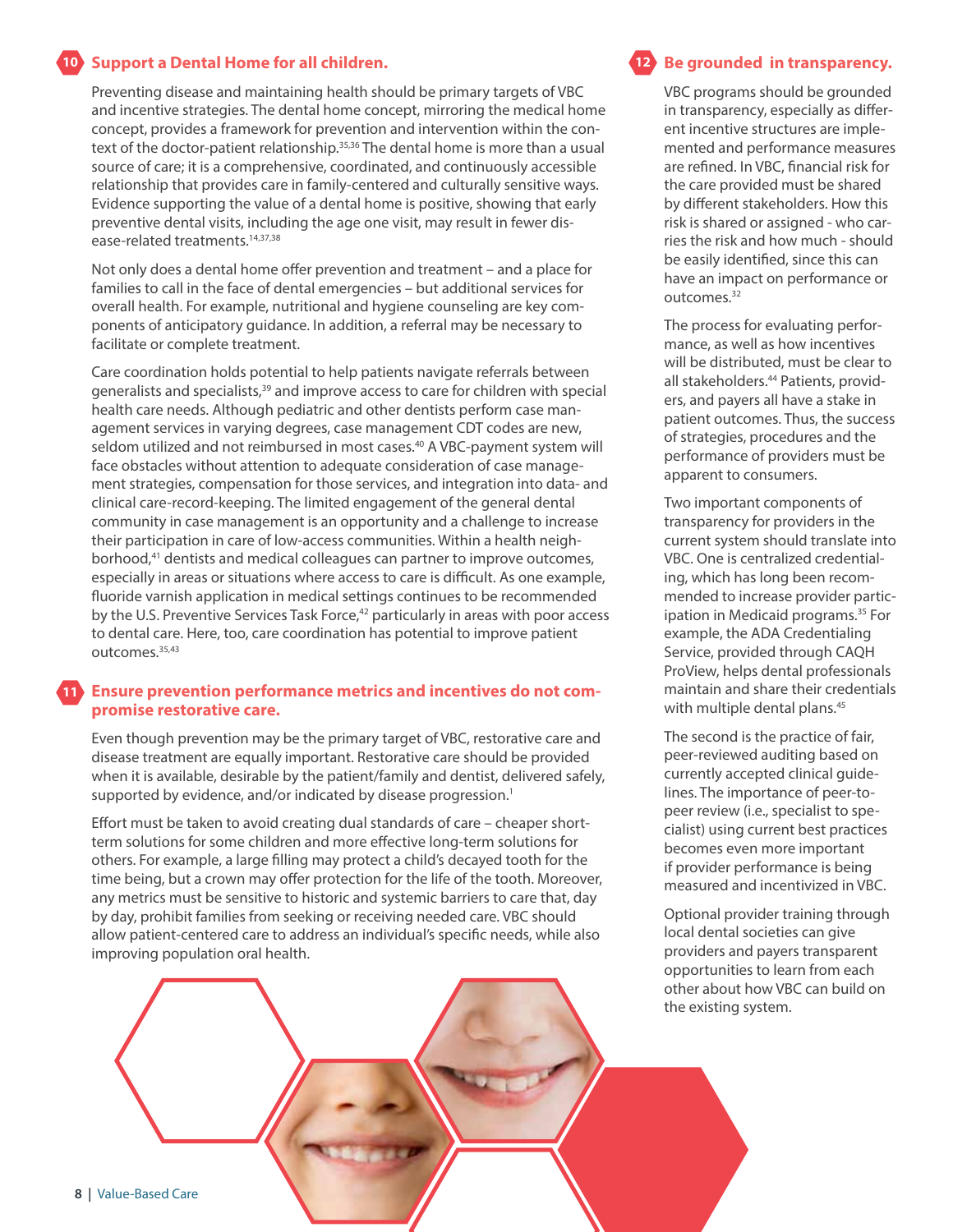

#### **Rely on evidence-based clinical guidelines for treatment and health outcomes. 13**

The dynamic between a payer-driven and profession-based standard of care must be reconciled in any viable VBC model. A solely cost-driven model does not address individual patient needs. Further, it risks the establishment of a dual standard of care, potentiallyaggravating current health inequities. The engagement of all stakeholders in design of a VBC model will help insure consideration of provider, payer, patient and health advocacy perspectives.

The use of evidence-based treatment guidelines and meaningful health outcomes is critical to dentist participation in VBC. A focus on VBC mechanisms, incentives, and performance measures may subvert the major reason many dentists became health care professionals. When dentists have to worry more about the mechanics of reimbursement and performance measurement than the care they provide, stress and burnout are sure to follow.<sup>46</sup> If VBC allows dentists to operate freely within the evidence base of clinical care, it will provide opportunities for dentists to practice patient-centered care to address an individual's specific needs, while also improving population oral health.

#### **Prioritize outcomes backed by scientific evidence and tracked 14longitudinally by patients.**

VBC programs should support oral health care transformations that aim to simultaneously increase access to care, measure outcomes, tie payment to those outcomes, and innovate how or where care is delivered.<sup>38</sup> Outcomes with strong scientific evidence and those that can be tracked by patients longitudinally should be prioritized.<sup>47</sup>

In the absence of evidence, cautious adaptations of outcomes in medicine may suffice. For example, hospital readmission rates are a common measure tracked in quality improvement studies. Multiple health systems have demonstrated reduced readmission rates through different interventions, such as using information technology for risk assessment and discharge planning, or integrating and coordinating post-discharge care.<sup>40</sup> A direct translation to dentistry likely does not exist due to differences in the severity of the associated morbidity for hospital readmission rates versus dental treatment typically provided in outpatient settings. Treatment plan completion, retreatment of same tooth, recurrent decay, recall attendance fidelity, and hospital emergency care-seeking are examples of dental outcomes that might be used in a VBC system.

Another potential strategy for measuring program innovation is tying provider performance to patient outcomes. In other words, finding ways to measure provider behaviors related to patient care,<sup>26</sup> which would influence incentive payments.48 Such measures could evaluate whether providers are providing care aligned with clinical guidelines and best practices, and ultimately evaluate the effectiveness of VBC for pediatric oral health. Some examples include repeated general anesthesia for the same child, application of similar preventive therapy for children with varying levels of risk, and failure to use proven restorative measures resulting in repeat treatment of the same tooth.

### 15 Rectify, not perpetuate, **systemic barriers to care.**

Perhaps the most challenging part of designing a VBC program is creating one that does not perpetuate systemic barriers to care. If the plan does not acknowledge the treatment needs of at-risk patient populations, dentists practicing in safety-net clinics or treating higher caries-risk children are placed at severe disadvantages. In medicine, safety net hospitals serve the most vulnerable and complex populations—demographically, socially, and medically. These hospitals cannot be expected to perform at the same level as non-safety-net hospitals.49 Moreover, adjusting the risk to account for these differences may create dual standards for care and quality measurement.<sup>40</sup>

Emerging evidence suggests that certain VBC incentive structures, particularly those using penalties, have serious potential to amplify disparities rather than address them. Surgeons with caseloads considered "high-minority" had worse outcomes than surgeons with "low-minority" caseloads, and thus paid a penalty on their reimbursement. This difference was exacerbated when poverty was superimposed.<sup>50</sup> Under the penalty incentive structure, providers are disincentivized from providing care to "at-risk" populations.

Pediatric dentists have traditionally cared for populations of children with special needs and high caries experience, as well as engaging in uncompensated case management and out-of-office care in hospitals. A VBC model will likely fail if it ignores the commitment of pediatric dentists to at-risk populations and the practice implications. Rather than adjusting risk for providers or hospitals that have disproportionate demographic caseloads, VBC programs could engage stakeholders from representative groups to select measures that reflect the patient experience while improving quality and health.31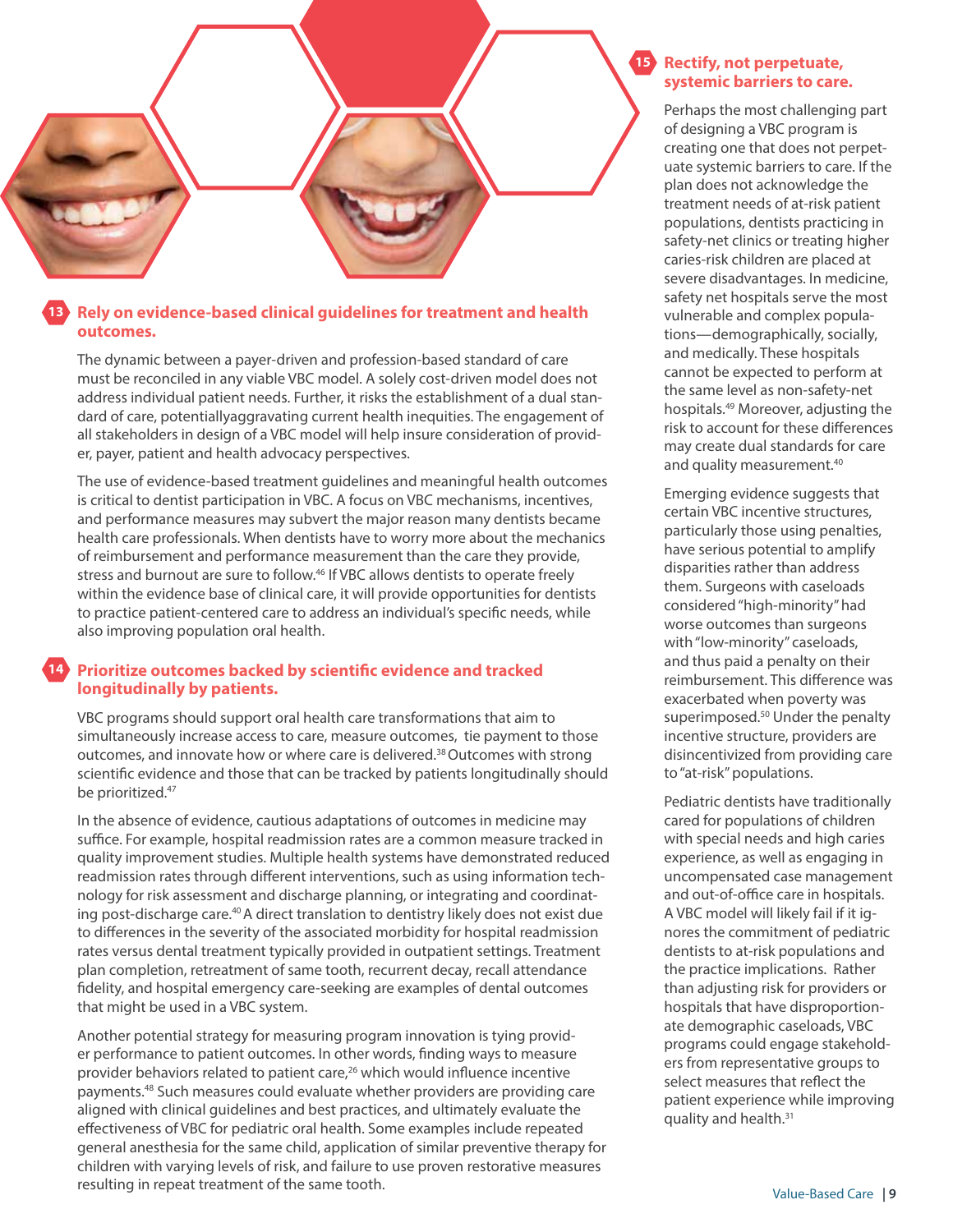# **Conclusion**

Regardless of payment model, the mission must be what is best for children. Pediatric dentists have evolved a care system that offers the same standard of care to all children, including underserved populations – those who are very young, have special health care needs or face financial challenges within their families. A VBC approach to pediatric oral health must offer a continuing single high standard of care, sustainability of a comprehensive care network, and an opportunity for an early dental home for all children.

The benefits and risks of VBC are emerging and may shape a different health care model. VBC presents potential opportunities to positively change pediatric dentistry for both the provider and the patient. These opportunities will be realized only through a recognition of the longstanding and likely persisting differences between dentistry and medicine – smaller independent practices, different payment systems, and separate insurance coverage. If well designed through the insights of shareholders, a VBC program can build upon the strengths of the existing system, maintain high quality care for patients, improve health for those in need, reduce costs and remunerate providers for the quality of care they provide to sustain the system of care.

## **References**

- *1. Kaiser Family Foundation. Medicaid Delivery System and Payment Reform: A Guide to Key Terms and Concepts. https://www.kff. org/medicaid/fact-sheet/medicaid-delivery-system-and-payment-reform-a-guide-to-key-terms-and-concepts/. Published June 22, 2015. Accessed August 23, 2021.*
- *2. Vasquez A. Transitioning to Value-Based Policies, Programs, Purchasing and Services. Presented at: National Medicaid | Medicare | CHIP Oral Health Symposium; December 8, 2020; virtual conference. https://www.medicaiddental.org/files/Day%201%20-%20MAS-TER%20Session%202%20.pdf Accessed December 12, 2021.*
- *3. Hill BJ, Meyer BD, Baker SD, et al. State of Little Teeth Report. 2nd ed. Chicago, IL: Pediatric Oral Health Research and Policy Center, American Academy of Pediatric Dentistry; 2019.*
- *4. Doherty MJ and Foley, ME. Value-Based Care and Oral Health: Laying the Groundwork. Presented at: MSDA National Webinar Series; July 25, 2018; webinar. https://www.medicaiddental.org/files/VBC\_MSDA\_NN\_Final7\_23\_18.pdf. Accessed August 22, 2021.*
- *5. Groenewoud AS, Westert GP, Kremer JAM. Value based competition in health care's ethical drawbacks and the need for a values-driven approach. BMC Health Serv Res 2019;19(256). https://bmchealthservres.biomedcentral.com/articles/10.1186/s12913-019-4081- 6#citeas Published April 27, 2019. Accessed August 22, 2021.*
- *6. Center for Healthcare Quality and Payment Reform. The payment reform glossary: definitions and explanations of the terminology used to describe methods of paying for healthcare services. https://www.healthit.gov/sites/default/files/playbook/pdf/payment-reform-glossary.pdf. Published September 26, 2017. Accessed August 22, 2021.*
- *7. Medicaid Innovation Accelerator Program. Value-Based payment in children's Oral Health. https://www.medicaid.gov/resources-for-states/downloads/iap-ohi-vbp-state-factsheet.pdf. Published April 2020. Accessed December 10, 2021.*
- *8. Olesiuk W, Snyder A, Sonosky S, Swarnavel S, Finne S. Insights and Key Considerations for Implementing Value-Based Payment in Children's Oral Health: Perspectives from Participating States. Oral Presentation Medicaid Innovation and Accelerator Program; August, 2019; online. https://www.medicaid.gov/state-resource-center/innovation-accelerator-program/iap-downloads/functional-areas/vbp-oral-health-insights-webinar.pdf. Accessed December 10, 2021.*
- *9. Kumar SV, Bangar S, Neumann A, et al. Assessing the validity of existing dental sealant quality measures. J Am Dent Assoc 2018; 149(9):756-764.*
- *10. Kumar SV, Yansane A, Neumann A, et al. Measuring sealant placement in children at the dental practice level. J Am Dent Assoc 2020;151(10):745-754.*
- *11. Crall J. Better Care at Lower Cost: The Quest for Value. 2013 DQA Conference Compendium. http://www.ada.org/~/media/ADA/Education%20and% percent20Careers/Files/FINAL\_2013\_Conference\_Compendium.ashx Published 2013. Accessed August 24, 2021*
- *12. Gilman M, Adams EK, Hockenberry JM, Milstein AS, Wilson IB, Becker ER. Safety-net hospitals more likely than other hospitals to fare poorly under Medicare's value-based purchasing. Health Affairs. 2015;34(3):398-405. doi:10.1377/hlthaff.2014.1059*
- *13. American Academy of Pediatric Dentistry, Center for Health Workforce Studies. 2017 Survey of Pediatric Dentists, Chicago, IL: American Academy of Pediatric Dentistry; April, 2018.*
- *14. Mertz EA. The Dental–Medical Divide. Health Affairs 2016; 35(12):2168-2175.*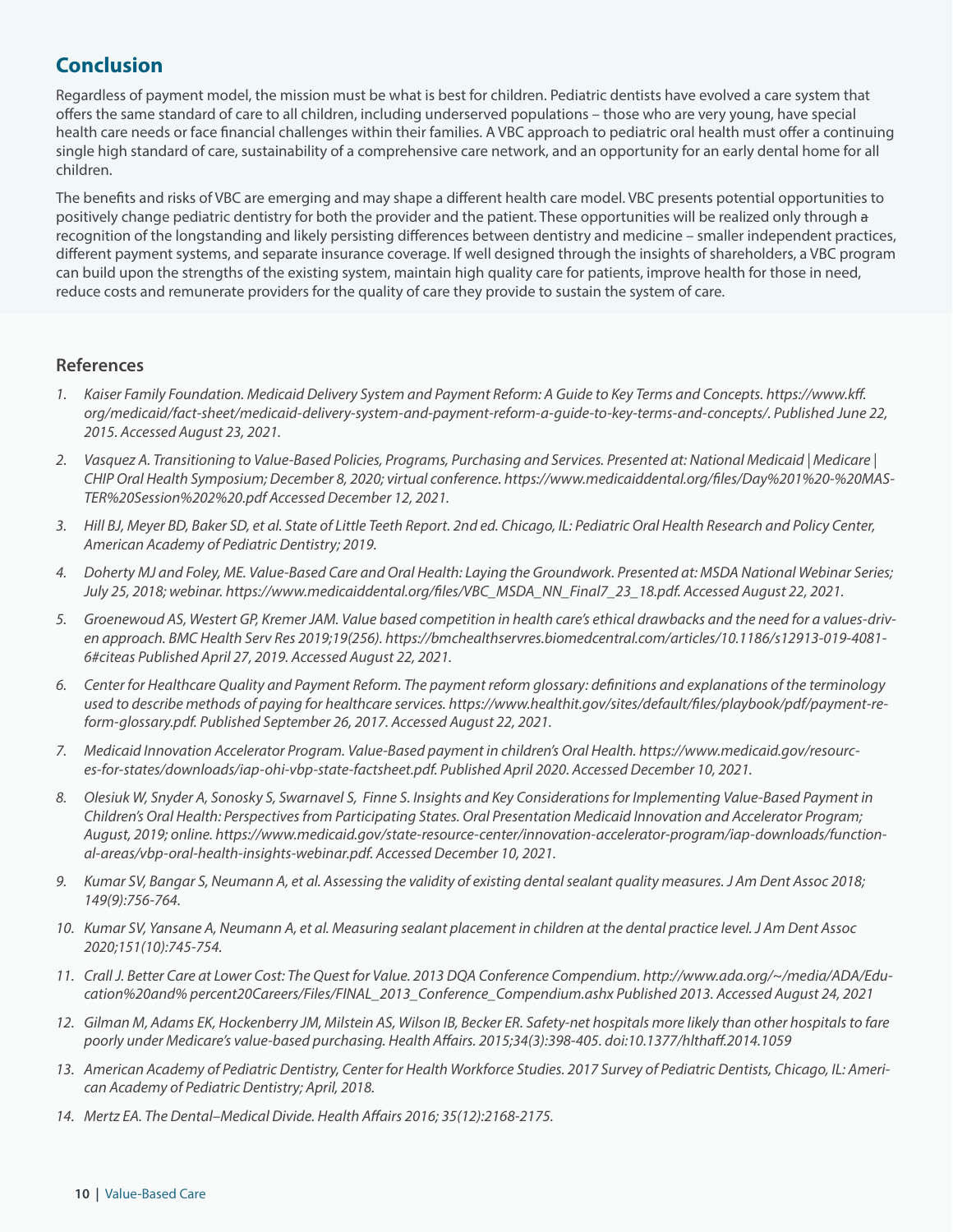- *15. Crall JJ, Vujicic M. Children's Oral Health: Progress, Policy Development, And Priorities For Continued Improvement. Health Affairs 2020;39(10):1762-1769.*
- *16. American Dental Association, Health Policy Institute. The Dentist Workforce Key Facts. The American Dental Association. Infographic. https://www.ada.org/~/media/ADA/Science%20and%20Research/HPI/Files/HPIgraphic\_0221\_1.pdf?la=en Published February 2021. Accessed August 4, 2021.*
- *17. American Dental Association, Health Policy Institute. How Many Dentists Are in Solo Practice? The American Dental Association. Infographic. https://www.ada.org/~/media/ADA/Science%20and%20Research/HPI/Files/HPIGraphic\_0121\_1.pdf?la=en Published January 2021. Accessed August 4, 2021.*
- *18. Landon BE, Normand SL, Frank R, McNeil BJ. Characteristics of medical practices in three developed managed care markets. Health Serv Res. 2005;40(3):675-695. doi:10.1111/j.1475-6773.2005.00380.x*
- *19. Northridge ME, Kumar A, Kaur R. Disparities in Access to Oral Health Care. Annu Rev Public Health. 2020;41:513-535. doi: 10.1146/ annurev-publhealth-040119-094318.*
- *20. Henshaw MM, Garcia RI, Weintraub JA. Oral Health Disparities Across the Life Span. Dent Clin North Am. 2018;62(2):177-193. doi: 10.1016/j.cden.2017.12.001. PMID: 29478452.*
- *21. Watt RG, Mathur MR, Aida J, Bönecker M, Venturelli R, Gansky SA. Oral Health Disparities in Children: A Canary in the Coalmine? Pediatr Clin North Am. 2018;65(5):965-979. doi: 10.1016/j.pcl.2018.05.006.*
- *22. Dye BA, Mitnik GL, Iafolla TJ, Vargas CM. Trends in dental caries in children and adolescents according to poverty status in the United States from 1999 through 2004 and from 2011 through 2014. J Am Dent Assoc. 2017;148(8):550-565.e7. doi: 10.1016/j. adaj.2017.04.013.*
- *23. LaPointe J. What is value-based care, what it means for providers? RevCycleIntelligence. https://revcycleintelligence.com/features/* what-is-value-based-care-what-it-means-for-providers. Published December 18, 2019. Accessed September 7, 2021.
- *24. Berwick DM, Nolan TW, Whittington J. The triple aim: care, health, cost. Health Aff. 2008; 27(3):759-769.*
- *25. Apostolon D, Doherty M. Value-Based Care. CareQuest Institute for Oral Health. https://www.carequest.org/about/keys-to-success/ value-based-care. Published May 2018. Accessed July 12, 2021.*
- *26. Healthcare Payment Learning & Action Network. Alternative Payment Model: APM Framework. http://hcp-lan.org/workproducts/ apm-refresh-whitepaper-final.pdf. Published July 11, 2017. Accessed September 7, 2021.*
- *27. Frist B. Boldly evolving dentistry into whole-person care: Part III the D4C dental brands' journey. Forbes. https://www.forbes.com/ sites/billfrist/2021/08/09/boldly-evolving-dentistry-into-whole-person-care-part-iii--the-d4c-dental-brands-journey/. Published August 9, 2021. Accessed December 14, 2021.*
- *28. Nowak AJ, Dooley D, Mitchell-Royston L, et al. A Predictive Model for Primary Care Providers to Identify Children at Greatest Risk for Early Childhood Caries. Pediatr Dent 2020;42(6):450-6.E208-E212.*
- *29. Children's Hospital Colorado. Children's Hospital Colorado's Pediatric Care Network Ranked Top Among Healthcare Providers. https://www.prnewswire.com/news-releases/childrens-hospital-colorados-pediatric-care-network-ranked-top-among-healthcare-providers-301334105.html. Published July 14, 2021. Accessed December 10, 2021.*
- *30. Chazin S. Medicaid Contracting Strategies to Improve Children's Oral Health Care Access. Center for Health Care Strategies. https:// www.chcs.org/resource/medicaid-contracting-strategies-improve-childrens-oral-health-care-access/ Published October 2014. Accessed August 24, 2021.*
- *31. Ramos-Gomez F, White JS, Lindau HE, et al. Family monetary incentives as a value-based care model for oral hygiene: rationale and design of the BEhavioral EConomics for Oral health iNnovation (BEECON) trial [published online ahead of print, 2020 Oct 8]. J Public Health Dent 2020;80(S2):S17-S26. https://onlinelibrary.wiley.com/doi/10.1111/jphd.12406 Published October 8, 2020. Accessed August 24, 2021.*
- *32. Papanicolas I, Figueroa JF, Orav EJ, Jha AK. Patient Hospital Experience Improved Modestly, But No Evidence Medicare Incentives Promoted Meaningful Gains. Health Aff 2017;36(1):133-140.https://www.healthaffairs.org/doi/pdf/10.1377/hlthaff.2016.0808. Published 2017. Accessed August 22, 2021.*
- *33. Johnston KJ, Hockenberry JM, Joynt Maddox KE. Building a Better Clinician Value-Based Payment Program in Medicare. JAMA 2021;325(2):129-130. https://pubmed.ncbi.nlm.nih.gov/33337479/ Published January 12, 2021. Accessed August 23, 2021.*
- *34. Davis MW. Value-Based Dentistry Comes With Inherent Problems. Dentistry Today. https://www.dentistrytoday.com/news/todays-dental-news/item/7988-value-based-dentistry-comes-with-inherent-problems. Published March 18, 2021.Accessed June 2, 2021.*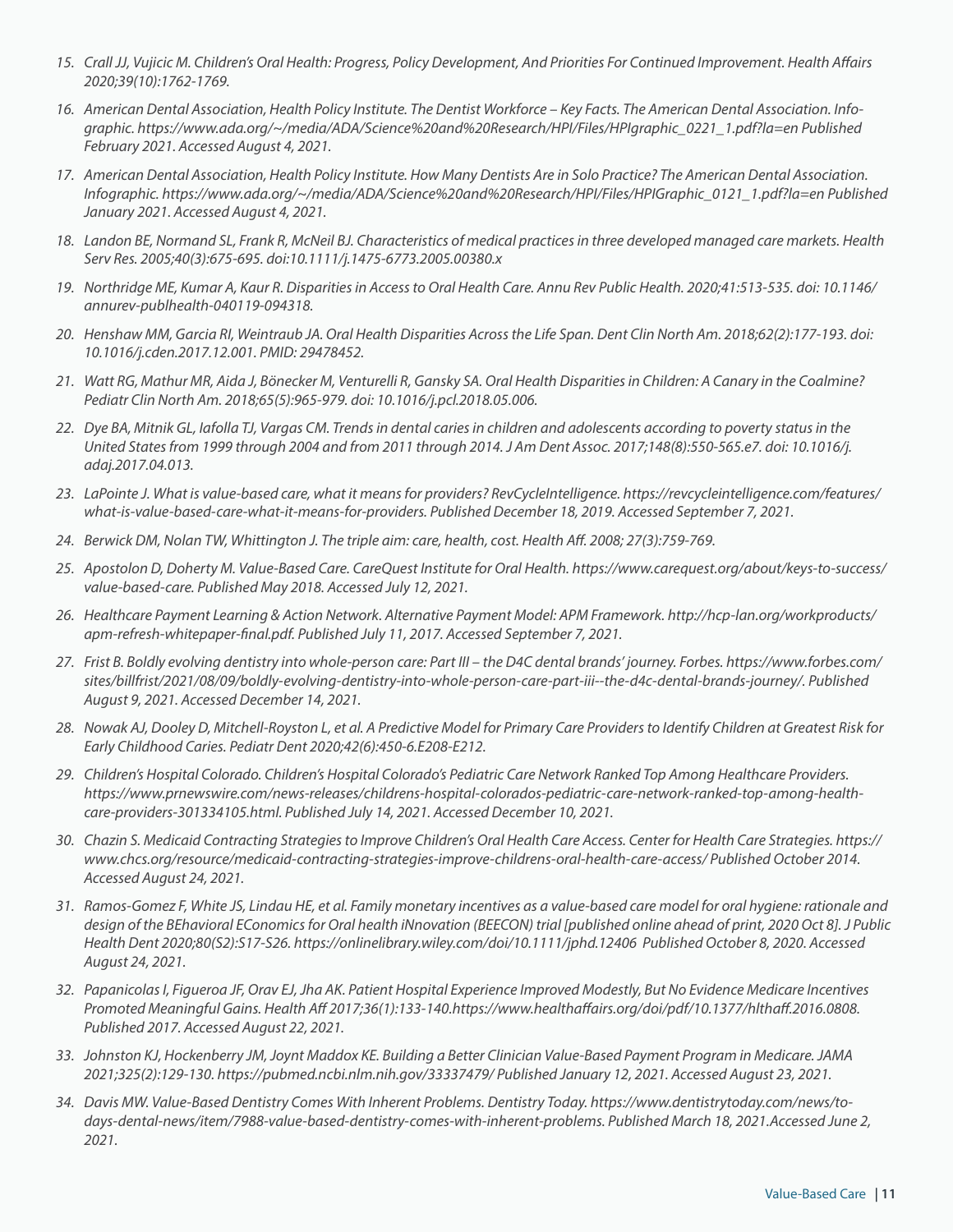- *35. Nowak AJ, Casamassimo PS. The dental home: a primary care oral health concept. J Am Dent Assoc. 2002;133(1):93-8. https:// pubmed.ncbi.nlm.nih.gov/11811749/. Published January 2002. Accessed August 23, 2021.*
- *36. American Dental Association, 2015. Medicaid: Considerations When Working with the State to Develop an Effective RFP/Dental Contract. http://www.ada.org/~/media/ADA/Science%20and%20Research/HPI/Files/Medicaid-RFP-Dental-Contract.pdf. Published 2015. Updated February 25, 2016. Accessed July 12 2021.*
- *37. Savage MF, Lee JY, Kotch JB, Vann WF Jr. Early preventive dental visits: effects on subsequent utilization and costs. Pediatrics. 2004;114(4):e418-23. https://pubmed.ncbi.nlm.nih.gov/15466066/ Published October 2004. Accessed August 23, 2021.*
- *38. Sen B, Blackburn J, Morrisey MA, et al. Effectiveness of preventive dental visits in reducing nonpreventive dental visits and expenditures. Pediatrics. 2013;131(6):1107-1113. https://pubmed.ncbi.nlm.nih.gov/23713098/ Published June 2013. Accessed August 23, 2021.*
- *39. Atchison KA, Weintraub JA, Rozier RG. Bridging the dental-medical divide: Case studies integrating oral health care and primary health care. J Am Dent Assoc. 2018;149(10):850-858. doi:10.1016/j.adaj.2018.05.*
- *40. Hammersmith KJ, Siegal MD, Casamassimo PS, Amini H. Ohio dentists' awareness and incorporation of the dental home concept. J Am Dent Assoc. 2013;144(6):645-653. doi:10.14219/jada.archive.2013.0176*
- *41. Berenson J, Shih A. Higher readmissions at safety-net hospitals and potential policy solutions. Issue Brief (Commonw Fund) 2012;34:1-16. https://www.commonwealthfund.org/sites/default/files/documents/\_\_\_media\_files\_publications\_issue\_brief\_2012\_ dec\_1647\_berenson\_higher\_readmissions\_at\_safety\_net\_hosps\_ib.pdf Published December 10, 2012. Accessed August 23, 2021.*
- *42. American Academy of Family Physicians. Task force recommends fluoride for oral health in children. https://www.aafp.org/news/ health-of-the-public/20210601uspstfcaries.html. Published June 1, 2021. Accessed August 23, 2021.*
- *43. Boynes S, Nelson J, Diep V, et al. Understanding value in oral health: the oral health value-based care symposium. J Public Health Dent 2020;80 Suppl 2:S27-S34. https://pubmed.ncbi.nlm.nih.gov/33058156/ Epub October 15 2020. Accessed August 24, 2021.*
- *44. Riley W, Doherty M, Love K. A framework for oral health care value-based payment approaches. J Am Dent Assoc 2019;150(3):178- 185. doi:10.1016/j.adaj.2018.10.021*
- *45. American Dental Association. ADA Credentialing Service. ADA.org. https://www.ada.org/resources/practice/dental-insurance/dental-insurance-industry-solutions/ada-credentialing-service. Published 2021. Accessed August 22, 2021.*
- *46. Groenewoud AS, Westert GP, Kremer JAM. Value based competition in health care's ethical drawbacks and the need for a values-driven approach. BMC Health Serv Res 2019;19(256). https://bmchealthservres.biomedcentral.com/articles/10.1186/s12913-019-4081- 6#citeas Published April 27, 2019. Accessed August 22, 2021.*
- *47. Ramos-Gomez F, White JS, Lindau HE, et al. Family monetary incentives as a value-based care model for oral hygiene: rationale and design of the BEhavioral EConomics for Oral health iNnovation (BEECON) trial [published online ahead of print, 2020 Oct 8]. J Public Health Dent 2020;80(S2):S17-S26.*
- *48. Martin A, Kirby H, Ayers G, Kelly A, Riley A, Boucher S. Demonstration of payer readiness for value-based care in a fee-for-service environment: Measuring provider performance on sealant delivery. J Public Health Dent. 2020;80 Suppl 2:S50-S57.*
- *49. Aggarwal R, Hammond JG, Joynt Maddox KE, Yeh RW, Wadhera RK. Association Between the Proportion of Black Patients Cared for at Hospitals and Financial Penalties Under Value-Based Payment Programs. JAMA. 2021;325(12):1219-1221.*
- *50. Johnston KJ, Meyers DJ, Hammond G, Joynt Maddox KE. Association of Clinician Minority Patient Caseload With Performance in the 2019 Medicare Merit-based Incentive Payment System. JAMA. 2021;325(12):1221-1223.*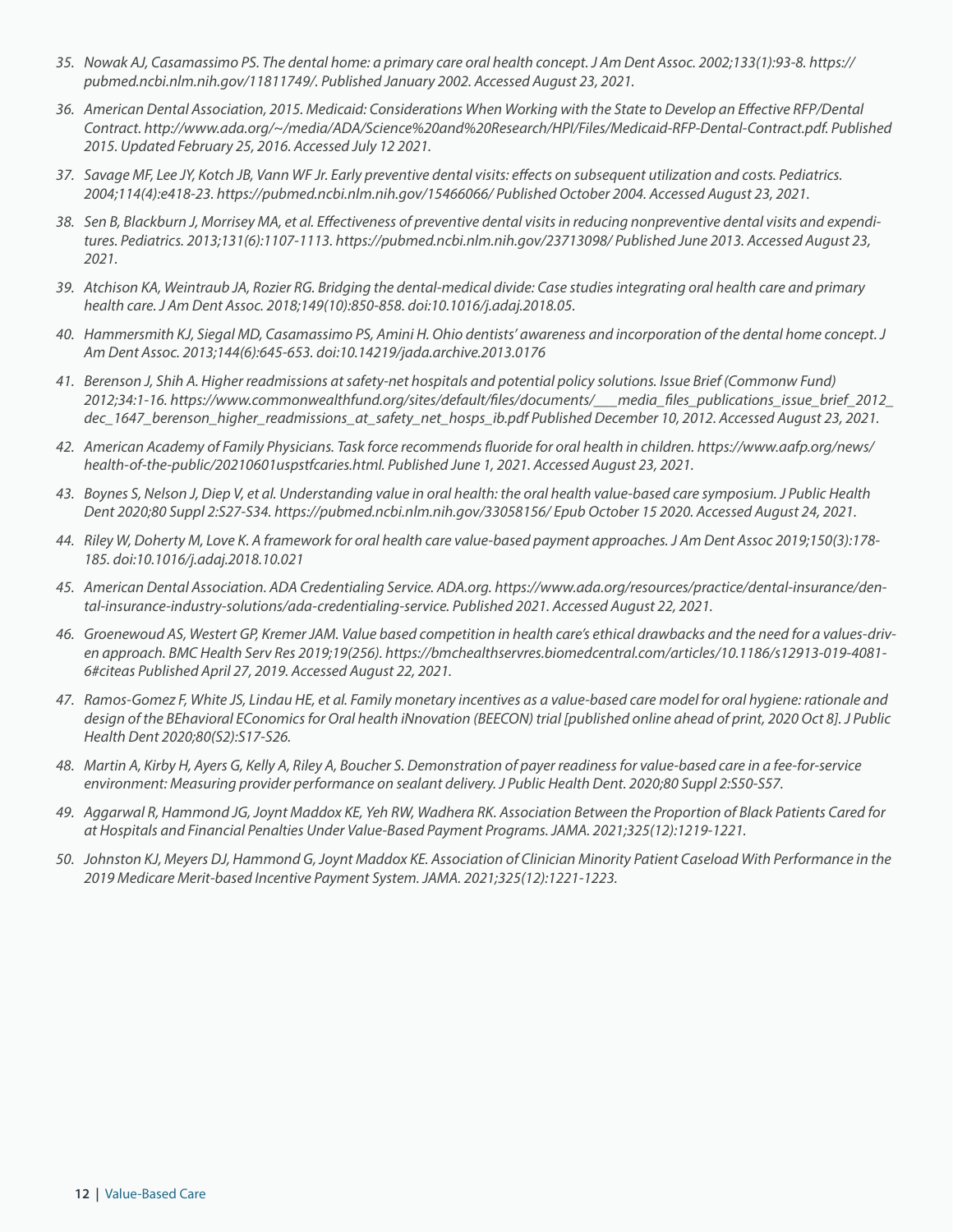## **Accountable Care Organization (ACO)**

ACOs are groups of providers who agree to be held accountable for the quality of care provided to their patients covered by Medicaid; this allows for better care coordination. ACOs are then rewarded by Centers for Medicaid Services for any savings they create as a result of care coordination.

#### **Alternative Payment Model**

An Alternative Payment Model is a reimbursement method in which providers are not reimbursed under a Fee-For-Service model. Provider reimbursement is not based on the number of procedures completed, but on such specified criteria as the number of patients served, treatment outcomes or quality of care assessments.

## **Bundled Payment**

In a Bundled Payment, a group of providers is paid an agreed-upon amount for services for an episode of care. Under this model, providers assume risk for any additional costs, as well as share in the reward of any savings.

#### **Capitation**

Capitation is a reimbursement model in which providers are paid for the number of patients served, often with some incentive rewarding quality of care.

#### **Coordinated Care Organization**

Similar to an Accountable Care Organization (ACO) but community-based.

#### **Dental Maintenance Organization (DMO)**

A Dental Maintenance Organization is a plan in which patients choose a primary care dentist from those who have contracts with their insurance company. These dentists are paid a fixed sum per patient for a specified time period and agree to provide care at a reduced cost to these patients. Patients require referrals for specialized treatment.

#### **Dental Service Organization (DSO)**

A Dental Service Organization is a business which contracts with independent dental practices to provide necessary administrative aid.

## **Direct Contracting**

A system in which employers make a contract with a provider to provide services for their employees, instead of contracting with an insurance company.

## **Fee-For-Service (FFS)**

Fee For Service is the traditional approach to provider reimbursement in dental health care. Providers are paid for the specific services received by the patients; thus reimbursement is based on the number, type and complexity of procedures completed.

#### **Global Payment**

In Global Payment, a group of providers are paid an agreed-upon amount for the entirety of a patient's care during a set period of time. This amount is paid prior to treatment and is not necessarily based on the quantity or type of services provided.

#### **Independent Practice Association (IPA)**

In an Independent Practice Association, a provider is contracted to provide services to a particular group of HMO patients, but can also continue to treat their own set of patients who do not belong to the HMO plan.

#### **Managed Care**

Managed Care is a system in which patients receive care from certain providers and organizations that hold contracts with their insurance companies. Typically, this system reimburses providers a fixed sum per patient for dental services during a specified time period, based on the premise that costs will be reduced by supporting a preventive approach to care. HMO and PPO plans are examples of managed care.

#### **Pay-for-Performance (P4P)**

A reimbursement model in which providers are rewarded or penalized based on whether they achieve certain quality measures and/or outcomes.

#### **Population-Based Payment**

Population-Based Payment is a form of capitation in which providers are reimbursed for the number of individuals they serve. Population-Based Payment can include quality metrics which impact risks/benefits, or it can be built on top of an existing fee-for-service structure in which there is no quality metric.

#### **Preferred Provider Organization (PPO)**

A Preferred Provider Organization is a dental care plan in which providers enter into an agreement to give care to particular insurance holders at a reduced cost. Patients can choose from providers in their network.

#### **Value-Based Care (VBC) / Value-Based Purchasing**

Value-Based Care is a reimbursement model in which providers are paid based not on the quantity of procedures or number of patients served, but on the quality of care provided as measured by pre-established measures and outcomes.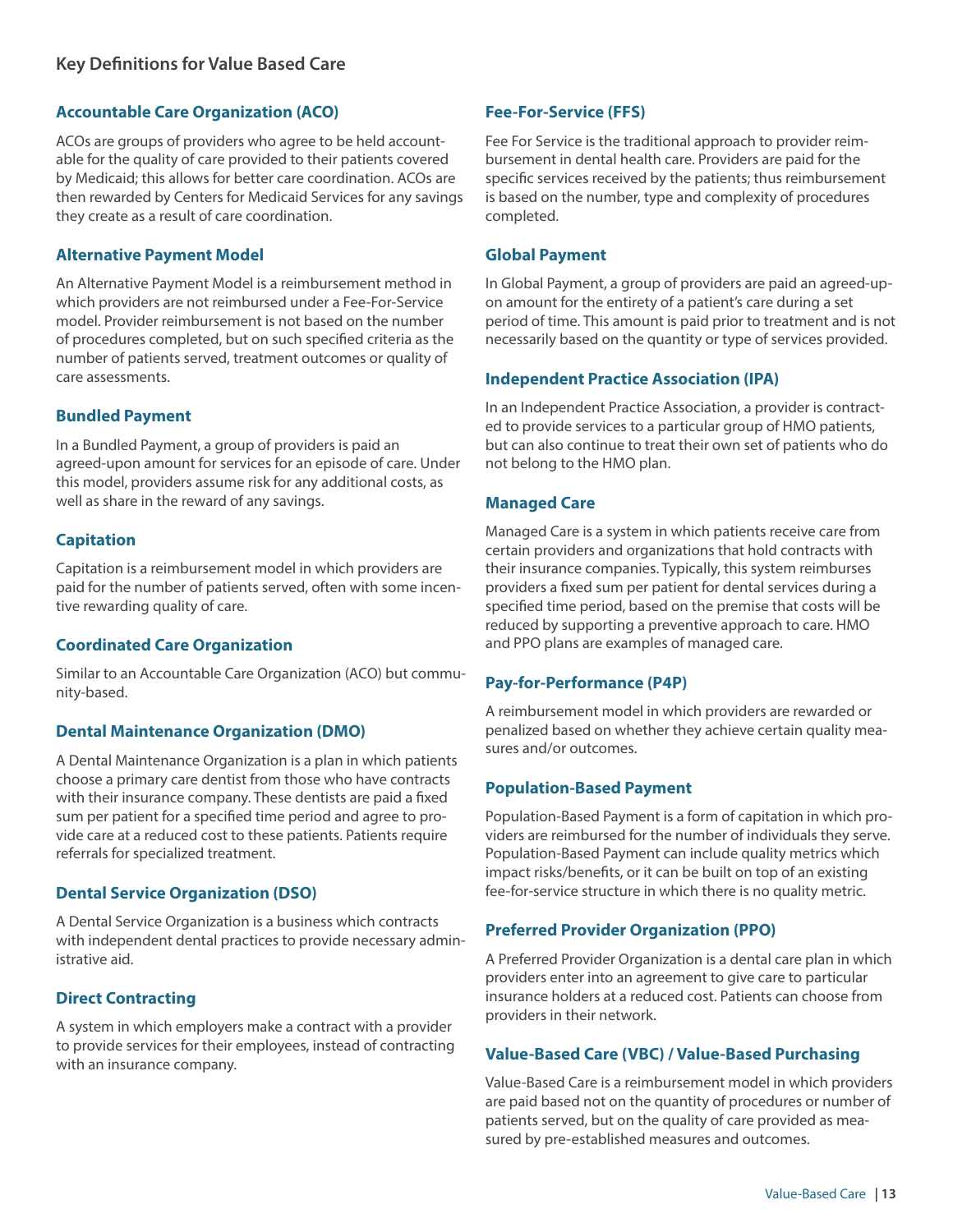# **Delphi Themes and Criteria Summary for Value-Based Care in Pediatric Dentistry Key principle Criteria Overall Requirements**  $\bullet$  Explicitly targets 3 goals: better care for patients, improving population health, reducing healthcare costs • Protects the fiscal health of the pediatric dental care system • Engages the pediatric dental specialty in design and assessment • Accounts for the differences between medicine and dentistry • Addresses major problems in pediatric oral health • Emphasizes quality rather than cost in incentives **Framework Application**  $\bullet$  Usable by general dentists, dental specialists, and various types of providers (i.e. academic, private practice, FQHCs, etc.) • Serves both commercial and governmental programs • Encourages participation in Medicaid/CHIP **Freedom of Choice**  $\cdot$  **Freedom of Choice FRS** • Provides patients/families, insurers and providers with the option of FFS; participation is voluntary • Provides data support or works within providers' current database systems **Incentive Strategies •** Uses both financial and non-financial incentives (i.e. assigning beneficiaries to higher-performing plans) • Incentivizes both reporting metrics and achieving outcomes • Aligns incentives for patient, provider, payers and purchasers **Patient Wellness •** Promotes the doctor-patient relationship through financial incentives • Encourages dental home concept; care supervised by a dentist • Emphasizes whole child perspective, maternal (oral) health, a culture of safety within the dental environment, and prevention, esp. early (age one) dental visits • Creates reasonable expectations/demands for families, relative to compliance and cost • Emphasizes prevention, but not at the expense of quality or availability of restor-

ative treatment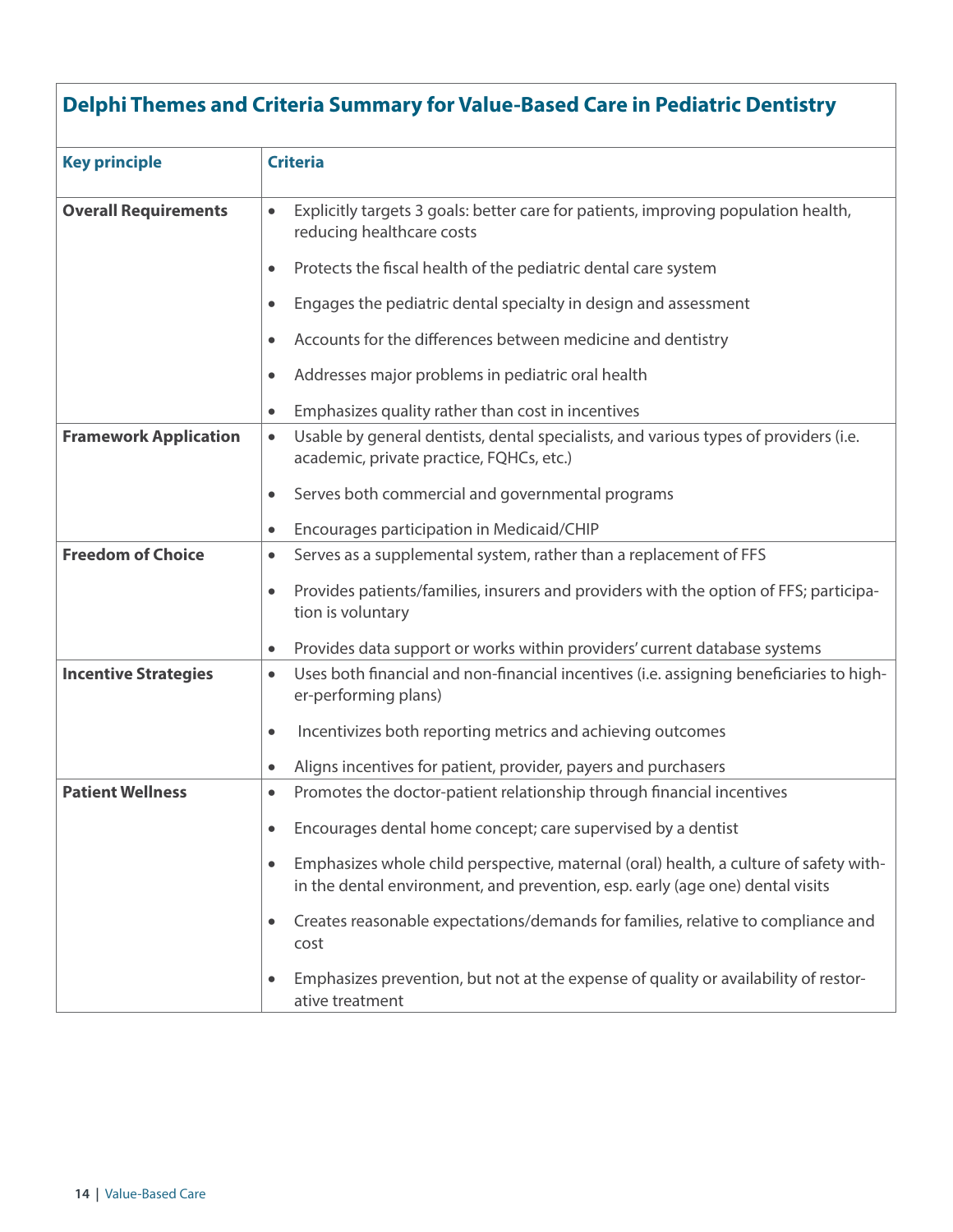| <b>Care Coordination</b>     | Addresses infrastructure of care management (i.e. coordination of fees)<br>$\bullet$                                                                          |
|------------------------------|---------------------------------------------------------------------------------------------------------------------------------------------------------------|
|                              | Promotes navigator/case management components<br>$\bullet$                                                                                                    |
|                              | Encourages service to patients with special healthcare needs<br>$\bullet$                                                                                     |
|                              | Encourages care coordination between dental providers/specialists, and between<br>$\bullet$<br>medical and dental healthcare providers                        |
| <b>Transparency</b>          | Distributes shared risk and reward among stakeholders in a transparent and appro-<br>$\bullet$<br>priate manner                                               |
|                              | Evaluates performance and outcomes transparently<br>$\bullet$                                                                                                 |
|                              | Conducts provider audits in a fair peer-reviewed process based on current clinical<br>$\bullet$<br>guidelines                                                 |
| <b>Provider Wellness</b>     | Is attentive to dentist indebtedness, worker health, and burnout<br>$\bullet$                                                                                 |
| <b>Training</b>              | Addresses gaps in VBC knowledge through optional training; does not require addi-<br>$\bullet$<br>tional credentialing or education                           |
| <b>Outcomes</b>              | Offers advantages over the current fee-for-service existing system(s)<br>$\bullet$                                                                            |
|                              | Supports innovation that results in better care for patients, improved population<br>$\bullet$<br>health, and reduced costs                                   |
|                              | Based on a successful model with positive health outcomes<br>$\bullet$                                                                                        |
|                              | Measures outcomes quantitatively in order to effectively improve health<br>$\bullet$                                                                          |
|                              | Tracks performance over time to reward continued growth/consistently positive<br>$\bullet$<br>outcomes                                                        |
|                              | Rewards continued growth/consistently positive outcomes<br>$\bullet$                                                                                          |
|                              | Is evidence-based and scientific<br>$\bullet$                                                                                                                 |
|                              | Heeds current professional guidelines for quality clinical care; is not a second stan-<br>dard of care                                                        |
| <b>Socioeconomic Factors</b> | Includes different demographics and socio-economic groups; not exclusive to cer-<br>$\bullet$<br>tain populations                                             |
|                              | Accounts for regional differences in patient populations, including social-economic<br>$\bullet$<br>factors and health status, in assessment of care outcomes |